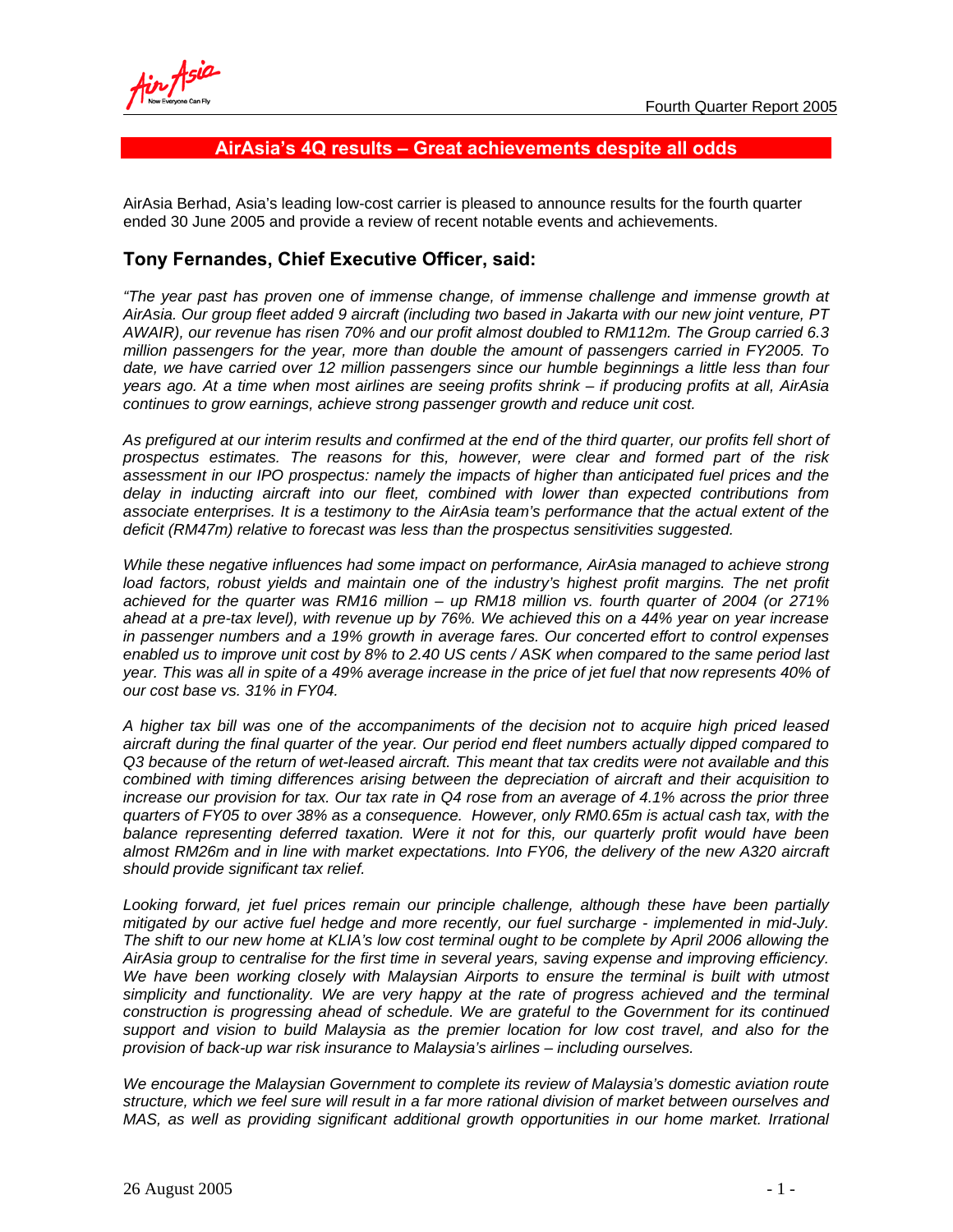

*competition domestically has restrained our profit performance, with our major competitor effectively buying its 2% traffic growth over the past 12 months. The fact that both Malaysian Airline Systems and ourselves have implemented jet fuel surcharges with no appreciable impact on demand suggests that the market could absorb higher fares. We hope with the recent announcements of a greater focus on core activities and profitability at Malaysian Airline Systems that this will result in a more realistic domestic capacity and pricing environment.* 

*From December of this year our new Airbus A320 fleet begins to arrive, progressively replacing B737s at our Malaysian operation. Not only will this have a significant impact on our cost base given the new*  equipment's superiority in terms of fuel burn, maintenance requirement, capacity and manning, but it will appreciably free up management time from the concerns of complying with the fleet growth *programme that proved so arduous in FY05. The sophistication of these aircraft will enhance our image and this improved perception should enable us to capture market segments that previously had reservations about our in-flight product.* 

*Our sponsorship agreement with Manchester United commenced on 1st August and will be a key component of our marketing strategy in developing regions. Football is the world's favourite, most widely viewed sport that's following in Asia is growing exponentially. Our association with one of the sport's most renowned teams and related signage and promotional deals ought to raise our profile in markets outside those where we have a business base, preparing the ground for our expansion. One such example is China where we intend to add services to five more cities on the current financial year, as well as easing our ultimate move into Indo-China.* 

We feel that these measures will sustain the double-digit traffic growth rates that we expect of *ourselves, whilst also delivering the continuous improvement that has been evident since 2002 in unit costs terms – especially when the pernicious impact of jet fuel is excluded. Adding new routes from our Bangkok hub and building scale in Indonesia are priorities this year as we expand the AirAsia footprint and associated low fares to more of the region."* 

| Year End: June        | Q4 2005 | Q4 2004  | 2005    | 2004    | $\Delta$ (%) |      |
|-----------------------|---------|----------|---------|---------|--------------|------|
| <b>RM'000</b>         |         |          |         |         | qoq          | yoy  |
|                       |         |          |         |         |              |      |
| Revenue               | 199,508 | 113,595  | 666,250 | 392,690 | 76%          | 70%  |
| <b>EBITDAR</b>        | 46,206  | 24,778   | 204,169 | 115,402 | 86%          | 77%  |
| Pre-tax               | 26,184  | 7,051    | 125,478 | 58,071  | 271%         | 128% |
| Net Income**          | 16,108  | (1, 953) | 111,625 | 49,067  | na           | 128% |
| <b>EBITDAR Margin</b> | 23%     | 22%      | 31%     | 29%     |              |      |

# **Summary of Fourth Quarter and Full Year 2005 audited Financial Results**

\*\* Net Income = Profit attributable to shareholders

# **Summary of Fourth Quarter and Full Year 2005 Operating Results**

| <b>Year End: June</b> | Q4 2005   | Q4 2004 | 2005      | 2004      | $\Delta$ (%) |       |
|-----------------------|-----------|---------|-----------|-----------|--------------|-------|
|                       |           |         |           |           | qoq          | yoy   |
|                       |           |         |           |           |              |       |
| Passengers Carried    | 1,203,459 | 838,247 | 4,414,069 | 2,838,822 | 44%          | 55%   |
| ASK (million)         | 1903      | 1080    | 6525      | 3592      | 76%          | 82%   |
| RPK (million)         | 1447      | 843     | 4881      | 2771      | 72%          | 76%   |
| Average Fare (RM)     | 150       | 126     | 143       | 131       | 19%          | 9%    |
| Cost/ASK (US cents)   | 2.40      | 2.62    | 2.22      | 2.46      | (8%)         | (10%) |
| Load Factor           | 76%       | 78%     | 75%       | 77%       |              |       |
| Aircraft (end period) | 19        | 13      | 19        | 13        |              |       |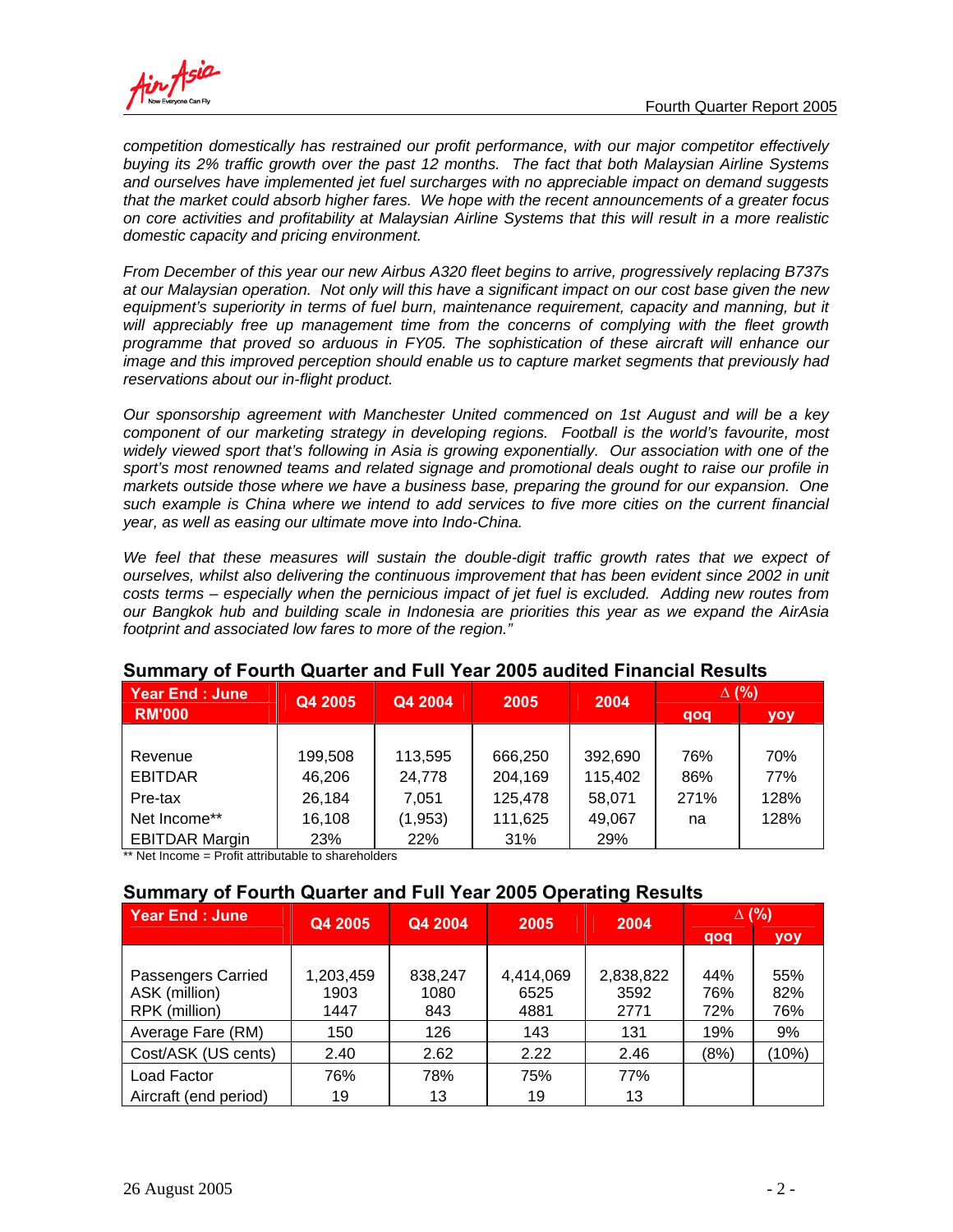

## **Full Year 2005:**

As indicated in the third quarter results, there was a profit shortfall relative to the RM160m forecast in the IPO prospectus. FY2005 was negatively affected by a number of issues such as fewer than expected number of aircraft in operation, higher fuel costs, irrational competition and the impact on air travel demand following the Tsunami disaster, multiple earthquakes off Sumatra and civil unrest in southern Thailand. Furthermore, the acquisition of PT AWAir was not incorporated in the Initial Public Offering prospectus forecast, with associated start-up losses affecting the bottom line.

Irrespective, AirAsia delivered a respectable set of results for the financial year ended 30 June 2005. Revenue rose by 70% to RM666m compared to RM393m for the same period last year. This was driven by a 55% growth in passengers carried and a 9% rise in average ticket prices partially offset by a two percentage point drop in load factor to 75% as capacity rose by 82% YoY. Net income almost doubled to RM112m as compared to RM58m for FY2004. The higher average fare achieved coupled with improved unit cost to enhance the EBITDAR margin, lifting this to 31% vs. 29% last year.

## **Fourth Quarter:**

Revenue for the quarter rose by 76% to RM200m as against RM114m for the same period last year. The increase was driven by a 44% increase in passengers carried, a 19% rise in average ticket prices vs. a five percentage point drop in load factor as capacity rose by 76%. Consequently, net income grew by 271% at the pre-tax level to RM26m as compared to RM7m for Q4FY2004, with a 19% higher average fare and a 13% drop in unit cost driving EBITDAR margins to 24%, up from 22% last year. After tax, we were RM18 million up.

The quarter's key features are outlined below:-

### *Superior Unit Cost – second to none cost control discipline*

Our cost per ASK improved by 8% from the same period last year to 2.40 US cents. Unit costs were also lower by 10% for the full year to 2.22 US cents. This is an outstanding achievement given that average fuel prices rose by 49% for the financial year. AirAsia will likely prove the only airline company to have successfully lowered unit operating costs for the last twelve months. All cost elements – other than fuel, are in line with expectations and in some cases better than expected.

### *Thai-AirAsia – turnaround achieved, next step focus on growth*

Thai AirAsia's operation suffered primarily due to lack of aircraft. The lack of scale was further exacerbated by the higher price of fuel, the slower than expected recovery in demand from the Asian Tsunami and civil unrest in Southern Thailand. Due to these combined factors, Thailand operations failed to achieve breakeven status for the full financial year 2005.

### *AWAIR @ Indonesia-AirAsia – no shortage of demand from this side of the Archipelago*

PT AWAir delivered stellar performances as it carried 151,526 passengers in its second quarter of operations. Load factor was strong at 78% – a remarkable feat for a new entrant in a highly fragmented market. PT AWAir's losses in this quarter were essentially start-up related, and are likely to continue impacting profitability until economies of scale are attained. Currently, PT AWAir only operates two aircraft.

### *Expansion to Philippines – rolling out more routes in ASEAN*

On 5 April 2005, we launched flights from Kuala Lumpur and Kota Kinabalu to Clark Base, in the Philippines. This constitutes a milestone capitalising on the Philippine's open-door policy to the low cost travel industry. We are very pleased by the strong support on this route and both sectors are achieving encouraging load factors. As well as the popularity of the Philippines as a destination, its nationals are the largest source of overseas workers in Asia, providing a ready source of potential traffic.

## *Expansion to China – driving the LCC concept further East*

On 25 April, we launched the maiden flight to China from Bangkok – making Thai AirAsia the first LCC ever to fly into China. China posed a tricky challenge in its initial stages since Chinese tourist are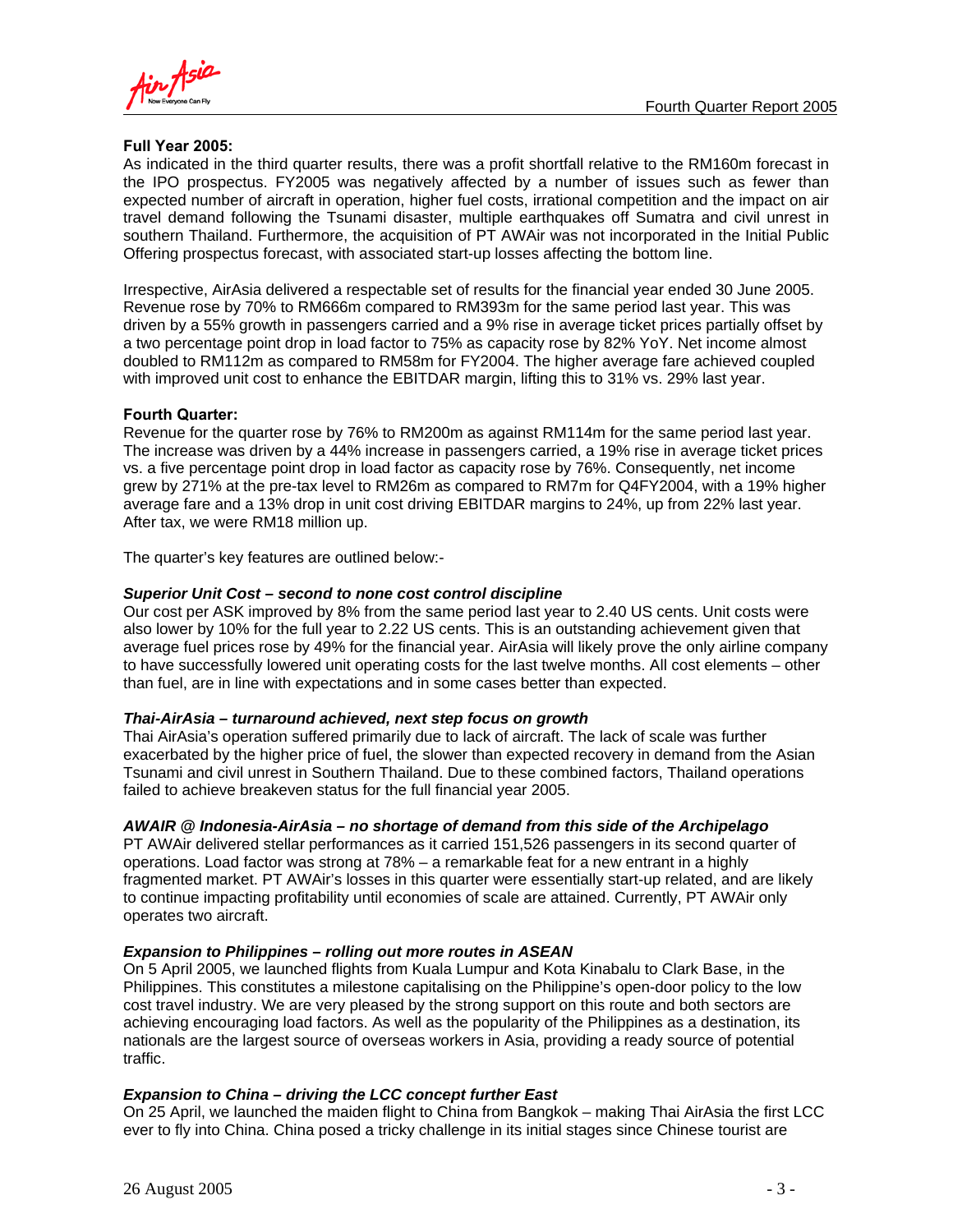

accustomed to travelling on group packages. However, we have made significant progress in mitigating the over-reliance on travel agents and are continually diversifying our passenger profile. We remain highly optimistic with regards our Chinese prospects and are working towards adding three to four new routes to China within the short term.

### *Inclusion in the KLCI*

In November 2004, we were listed on the Kuala Lumpur Stock Exchange and now feature in two of the region's more important benchmark indices with a market capitalisation in excess of US\$1 billion. AirAsia was inducted to the Kuala Lumpur Composite Index (KLCI) on 1 July 2005. KLCI is the premier benchmark for Bursa Malaysia's major listed companies. The benefit of inclusion was immediate in terms of appetite for AirAsia stock, with a net uptake among indexed funds. This has diversified our shareholder mix, with AirAsia included in both the KLCI and the MSCI Standard Index Series.

## **Financial Review and Outlook**

## *Aircraft availability – the bottleneck for growth*

The second-hand aircraft market has undermined our performance, as a consequence of both a shortage of leased aircraft at prices that the company is prepared to pay and delays in contracted aircraft being inducted into the fleet. This has been the underlying culprit in delaying AirAsia's growth plans. Fortunately this will be a problem of the past as AirAsia takes delivery of the Airbus A320. The rollout schedule commences in December 2005, with seven aircraft delivering in FY06. This enables us to render a higher level of service and optimizes management time to focus on key issues.

## *Fuel – the cost wild card*

The fuel price continues to post record levels and is exerting a negative influence on our cost structure. Our fuel hedge, at current market levels, extends a US\$12/bbl discount to the market that partially covers the rising fuel cost. We have resisted the implementation of a fuel surcharge for as long as we can, however prices have reached a point where we can no longer defy its inevitability. Malaysian Airline Systems imposed a fuel surcharge on its domestic operations on 1 May with no notable impact on demand. After closely monitoring the situation, management decided to levy a modest surcharge to all destinations commencing 14 July. This fuel surcharge should render an equivalent recovery of US\$8-10/bbl of our unit fuel cost.

### *Thailand – poised for growth*

Thailand's operations have hit critical mass and are poised for strong growth as we introduce additional aircraft there. The Tsunami's impact on traffic volumes and unrest in Southern Thailand, in our opinion, has bottomed out. The introduction of a fuel surcharge by domestic airlines has not impacted load factors and it proves that the market is prepared to absorb the higher fare levels. The intense pricing competition observed when we first began our Thai operations has diminished and we have managed to expand and grow sustainably during this period, as the steady improvement in yield and average fare indicates. Our entry into China is a milestone and we are excited about prospects for increasing the route network into China and Indo-China from our Bangkok hub. With the business now profitable and cash flow positive, we feel confident that Thailand will deliver improved profits and deliver on its promise as the template for our regional expansion plans.

### *Indonesia – set for success*

The Indonesian business is delivering robust performances despite operating with only two aircraft. High demand for our low fares is evident in the 78% Q4FY2004 load factor. The Indonesian operation is operating cash flow positive and we are continually reducing unit costs as economies of scale are attained. Indonesian operations should have five aircraft by the end of December 2005 and profitability is targeted at that time. Current high fuel prices ought to shake out marginal players, with consolidation probable. To our knowledge at least two Indonesian airlines are up for sale and we suspect that this is just the beginning.